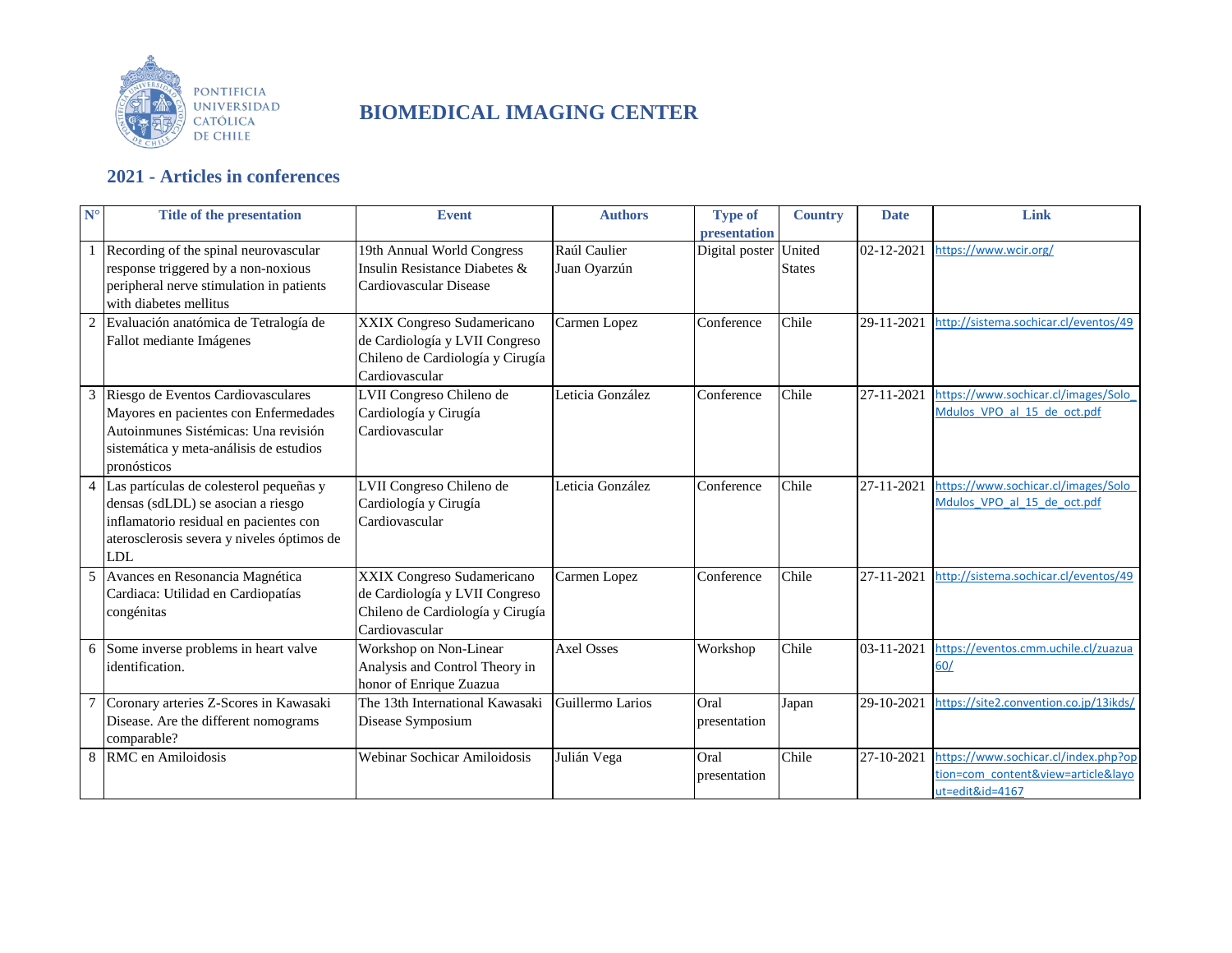| $N^{\circ}$ | <b>Title of the presentation</b>                                                                                                                         | <b>Event</b>                                                                                         | <b>Authors</b>                                             | <b>Type of</b><br>presentation | <b>Country</b>    | <b>Date</b> | Link                                                                     |
|-------------|----------------------------------------------------------------------------------------------------------------------------------------------------------|------------------------------------------------------------------------------------------------------|------------------------------------------------------------|--------------------------------|-------------------|-------------|--------------------------------------------------------------------------|
| 9           | Peri-spinal neurovascular response<br>triggered by a painless peripheral stimulus<br>in patients with chronic high blood pressure Research (ECCR)        | 24th Meeting of the European<br>Council for Cardiovascular                                           | Raúl Caulier                                               | Digital poster                 | United<br>Kingdom | 08-10-2021  | https://eccr.org/                                                        |
|             | 10 Localización de la pared arterial basada en<br>mediciones de velocidad en un fluido<br>incompresible                                                  | Jornadas de Mecánica<br>Computacional                                                                | <b>Axel Osses</b>                                          | Conference                     | Chile             | 07-10-2021  | https://eventos.usm.cl/evento/xix-<br>ornadas-de-mecanica-computacional/ |
|             | 11 Real time waveguide parameter estimation<br>using sparse multimode disperse Radon<br>Transform with J.-G. Minonzio,                                   | Latin America Ultrasonics<br>Symposium IEEE LAUS2021                                                 | <b>Axel Osses</b>                                          | Conference                     | Chile             | 04-10-2021  | https://2021.ieee-laus.org/                                              |
|             | 12 Comparison of localization methods in<br>super resolution imaging                                                                                     | LAUS 2021 - IEEE Latin<br>America Ultrasonics Symposium                                              | Aline Xavier.<br>Gianmarco Pinton,<br>David Espíndola      | Conference                     | Chile             | 04-10-2021  | https://2021.ieee-laus.org/                                              |
|             | 13 Anomalías coronarias                                                                                                                                  | Encuentro con residentes de<br>cardiología                                                           | Guillermo Larios                                           | Seminar                        | Chile             | 30-09-2021  |                                                                          |
|             | 14 Random Artifacts and their Potential<br><b>Effects in Medical Image Reconstruction</b>                                                                | Chile-France Forum 2021                                                                              | Carlos Sing-Long                                           | Workshop                       | France            | 29-09-2021  | https://eventos.cmm.uchile.cl/chilefra<br>nceforum2021/                  |
|             | 15 On arterial wall localization based on<br>incompressible fluid's velocity<br>observations                                                             | Seminar Núcleo Milenio Cardio-<br><b>MRI</b>                                                         | <b>Axel Osses</b>                                          | Seminar                        | Chile             | 14-09-2021  |                                                                          |
|             | 16 "Casos de resonancia" del "Curso"<br>Avançado de Ressonância e Tomografia<br>Cardiovascular Online CIRCLE -<br>Discussão de Casos com Experts"        | 10° Congreso del Departamento<br>de Imagen Cardiovascular de la<br>Sociedad de Cardiología de Brasil | Julián Vega                                                | Workshop                       | <b>Brazil</b>     | 12-09-2021  | https://www.congressodic.com.br/cur<br>sos/index.php                     |
|             | 17 Improving OMI-NO2 resolution based on<br>deeo learning over central and southern<br>Chile. With S. Parraguez, L. Gallardo, V.<br>Meruane and M. Osses | 16th IGAC Science Conference                                                                         | <b>Axel Osses</b>                                          | Conference                     | Chile             | 12-09-2021  | https://igacproject.org/events/2021-<br>16th-igac-science-conference     |
|             | 18 Workshop Miocarditis RMC                                                                                                                              | 10° Congreso de imagen<br>cardiovascular (DIC). Sociedad<br>Brasilera de Cardiología                 | Julián Vega                                                | Workshop                       | <b>Brasil</b>     | 10-09-2021  |                                                                          |
|             | 19 Active contours modeling of respiratory<br>airways using isogeometric analysis                                                                        | 17th International Symposium on<br>Computer Methods in<br>Biomechanics and Biomedical<br>Engineering | Daniel Hurtado                                             | Conference                     | United<br>Kingdom | 07-09-2021  | https://www.cmbbe-<br>symposium.com/2021/                                |
|             | 20 A distributed resistance inverse method for<br>flow obstacle identification from internal<br>velocity measurements                                    | IFIP TC7 Conference on System<br>Modeling and Optimization                                           | Jorge Aguayo,<br>Cristóbal Bertoglio,<br><b>Axel Osses</b> | Conference                     | Ecuador           | 30-08-2021  | https://modemat.epn.edu.ec/ifip_tc7<br>2021/                             |
|             | 21 Stability of a resistance inverse algorithm<br>for recovering obstacles in fluids from<br>local velocity measurements.                                | IFIP TC7 Conference on System<br>Modelling and Optimization                                          | <b>Axel Osses</b>                                          | Conference                     | Ecuador           | 30-08-2021  | https://modemat.epn.edu.ec/ifip_tc7<br>2020/                             |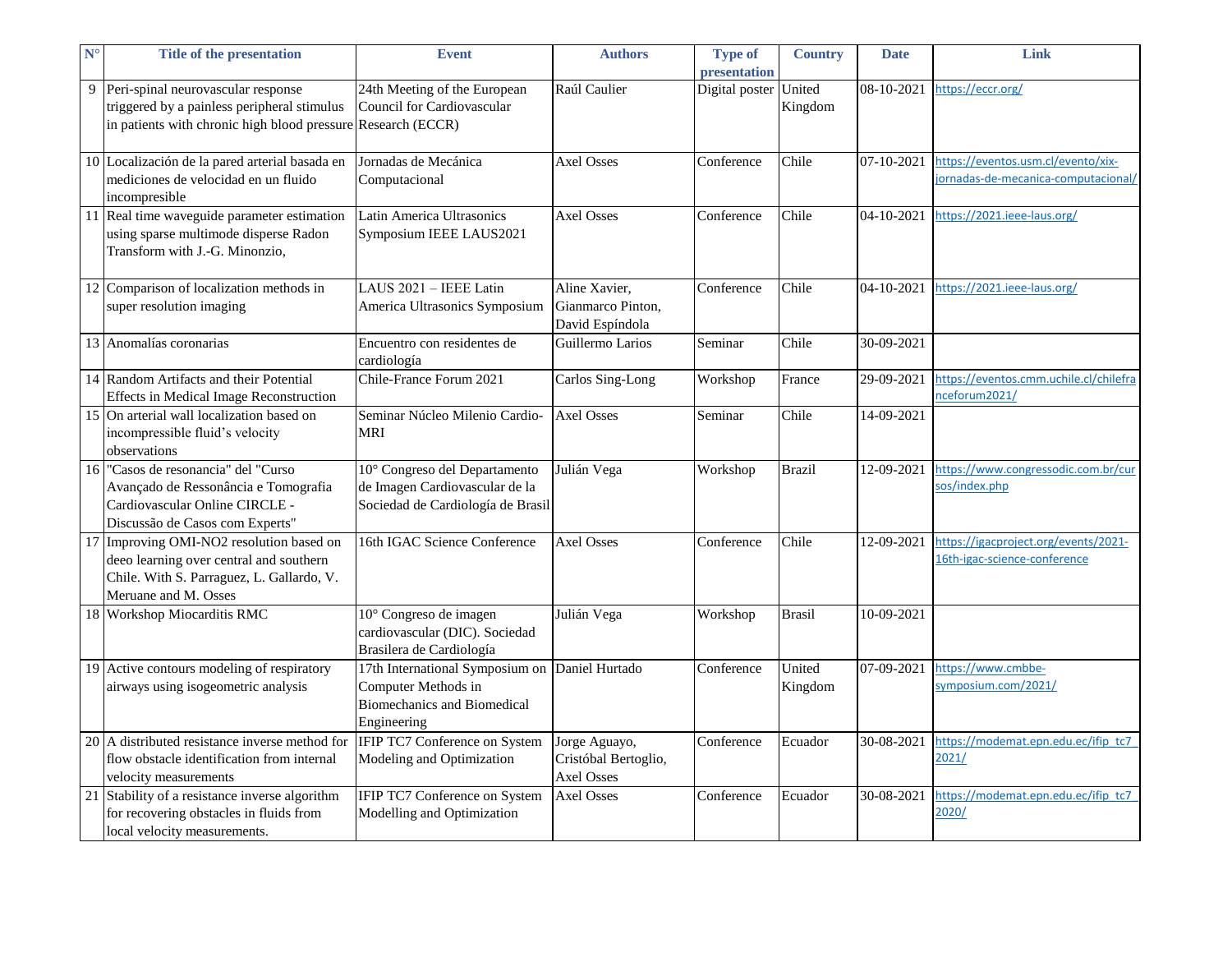| $N^{\circ}$ | <b>Title of the presentation</b>                                                                                                                                             | <b>Event</b>                                                                                                               | <b>Authors</b>                                                                                      | <b>Type of</b><br>presentation   | <b>Country</b>          | <b>Date</b> | Link                                                                                                                                    |
|-------------|------------------------------------------------------------------------------------------------------------------------------------------------------------------------------|----------------------------------------------------------------------------------------------------------------------------|-----------------------------------------------------------------------------------------------------|----------------------------------|-------------------------|-------------|-----------------------------------------------------------------------------------------------------------------------------------------|
|             | 22 Ciencia de datos y biomedicina                                                                                                                                            | WorkshopBioestadística para la<br>Investigación                                                                            | Carlos Sing-Long                                                                                    | Workshop                         | Chile                   | 28-08-2021  | https://medicina.uc.cl/noticias/estudi<br>antes-de-medicina-uc-coorganizan-<br>dos-actividades-para-la-comunidad-<br>medico-cientifica/ |
|             | $23$ i. Cuán preparados o dispuestos estamos los  RIIAA-Latam CirCos 2021 -<br>profesionales de la salud, ingenieros y<br>pacientes para hacer uso de aplicaciones de<br>IA? | ¿Cuáles son los retos y<br>oportunidades de la IA en la<br>salud en latinoamérica?                                         | Raúl Caulier, Cristóbal<br>Arrieta                                                                  | Panel<br>discussion              | Ecuador                 | 27-08-2021  | http://riiaa.org/community-<br>circles.html                                                                                             |
|             | 24 Physics-informed neural networks for<br>cardiac activation mapping                                                                                                        | 16th U.S. National Congress on<br>Computational Mechanics,<br>USNCCM16                                                     | Francisco Sahli<br>Costabal, Yibo Yang,<br>Paris Perdikaris, Daniel<br>E. Hurtado and Ellen<br>Kuhl | Conference                       | United<br><b>States</b> | 25-07-2021  | http://16.usnccm.org/                                                                                                                   |
|             | 25 Learning atrial fiber orientations from<br>intracardiac maps using physics-informed<br>neural networks                                                                    | Modeling Cardiac Function 2021 Francisco Sahli                                                                             |                                                                                                     | Conference                       | Italy                   | 01-07-2021  | https://iheart.polimi.it/mcf2021/                                                                                                       |
|             | 26 Noise in 4D flow MRI velocities from<br>undersampled acquisition sequences:<br>characterization and use in machine<br>learning                                            | 4th International Conference on<br>Uncertainty Quantification in<br>Computational Sciences and<br>Engineering (UNCECOMP21) | Carlos Sing-Long                                                                                    | Oral<br>presentation             | Greece                  | 29-06-2021  | https://2021.uncecomp.org/                                                                                                              |
|             | 27 El compromiso de la función Cardiaca en<br><b>PIMS</b>                                                                                                                    | Curso anual cardiología<br>pediátrica. La pandemia y sus<br>efectos en cardiología pediátrica.<br>Consecuencias y desafíos | Guillermo Larios                                                                                    | Conference                       | Chile                   | 25-06-2021  | https://www.sochipe.cl/subidos/congr<br>esos/docs/Programa%20Sochicar.pdf                                                               |
|             | 28 Clinical cases: Cardiac MRI in Tetralogy<br>of Fallot                                                                                                                     | 7th Toronto Cardiac Symposium<br>Virtual Conference:<br>Contemporary Issues in<br><b>Tetralogy of Fallot</b>               | Carmen Lopez                                                                                        | Seminar                          | Canada                  | 11-06-2021  | https://www.docsworld.in/node/25                                                                                                        |
|             | 29 Cardiopatía isquémica evaluación por<br>imágenes                                                                                                                          | Curso anual de postgrado<br>Sochicar                                                                                       | Julián Vega                                                                                         | <b>SOCHICAR</b><br>annual course | Chile                   | 01-06-2021  | http://residenteschile.cl/2021/06/curs<br>o-cardiologia-postgrado-2021-<br>sochicar/                                                    |
|             | 30 A distributed resistance inverse method for<br>flow obstacle identification from internal<br>velocity measurements                                                        | 2021 Dutch-Flemish Scientific<br>Computing Society Spring<br>Meeting                                                       | Jorge Aguayo,<br>Cristóbal Bertoglio,<br><b>Axel Osses</b>                                          | Seminar                          | The<br>Netherlands      | 27-05-2021  | https://wsc.project.cwi.nl/spring-<br>symposium/2021-meeting                                                                            |
|             | 31 Medicina Computacional: Donde los<br>computadores reemplazan a los pacientes                                                                                              | Ciclo de charlas de la Academia<br>Chilena de Ciencias y el<br>Programa Ciencia de Frontera                                | Daniel Hurtado                                                                                      | Oral<br>presentation             | Chile                   | 26-05-2021  | https://www.academiadeciencias.cl/c<br>harlas-ciencia-de-frontera/                                                                      |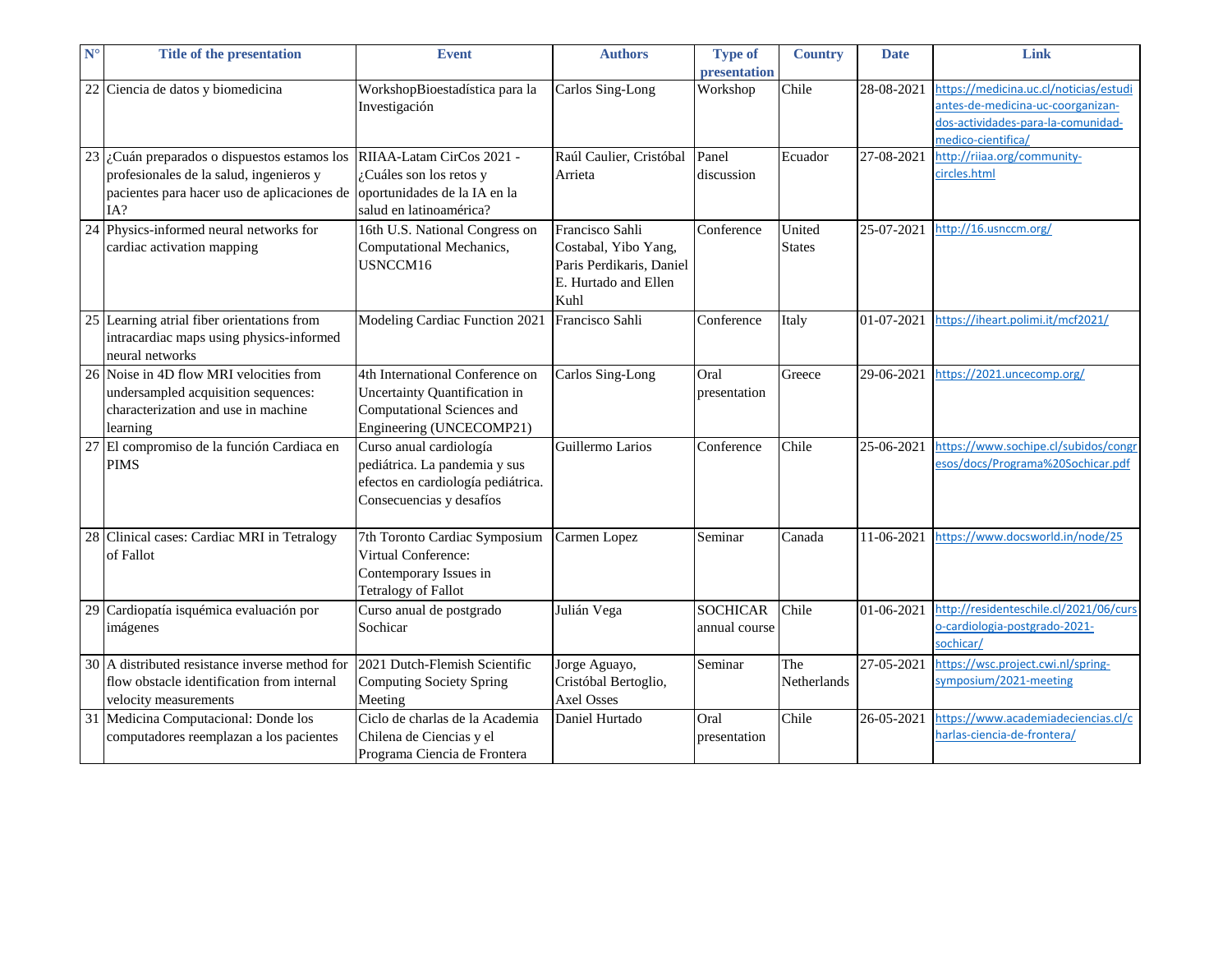| $\mathbf{N}^{\circ}$ | <b>Title of the presentation</b>                                                | <b>Event</b>                                                         | <b>Authors</b>                              | <b>Type of</b> | <b>Country</b> | <b>Date</b> | Link                                |
|----------------------|---------------------------------------------------------------------------------|----------------------------------------------------------------------|---------------------------------------------|----------------|----------------|-------------|-------------------------------------|
|                      |                                                                                 |                                                                      |                                             | presentation   |                |             | https://cds.ismrm.org/protected/21M |
|                      | 32 Water/fat separation using multiple<br>decoder U-Net architecture (MDWF-Net) | ISMRM 29th Annual Meeting &                                          | Juan Pablo Meneses,                         | Digital poster | United         | 20-05-2021  | Presentations/abstracts/3855.html   |
|                      | for accurate R2* measurements                                                   | <b>Exhibition. Virtual Conference</b>                                | Cristobal Arrieta,<br>Gabriel della         |                | <b>States</b>  |             |                                     |
|                      |                                                                                 |                                                                      | Maggiora, Pablo                             |                |                |             |                                     |
|                      |                                                                                 |                                                                      | Irarrazaval, Cristian                       |                |                |             |                                     |
|                      |                                                                                 |                                                                      | Tejos, Marcelo Andia,                       |                |                |             |                                     |
|                      |                                                                                 |                                                                      | Carlos Sing Long, and                       |                |                |             |                                     |
|                      |                                                                                 |                                                                      | Sergio Uribe                                |                |                |             |                                     |
|                      | 33 Identification of Hemodynamic                                                |                                                                      | Pamela Franco, Julio                        |                |                |             | https://www.ismrm.org/21m/          |
|                      |                                                                                 | ISMRM 29th Annual Meeting &<br><b>Exhibition. Virtual Conference</b> |                                             | Digital poster | United         | 20-05-2021  |                                     |
|                      | Biomarkers for Bicuspid Aortic Valve<br>Patients using Machine Learning         |                                                                      | Sotelo, Lydia Dux-<br>Santoy, Andrea Guala, |                | <b>States</b>  |             |                                     |
|                      |                                                                                 |                                                                      | Aroa Ruiz-Muñoz,                            |                |                |             |                                     |
|                      |                                                                                 |                                                                      | Arturo Evangelista,                         |                |                |             |                                     |
|                      |                                                                                 |                                                                      | José Rodríguez-                             |                |                |             |                                     |
|                      |                                                                                 |                                                                      | Palomares, and Sergio                       |                |                |             |                                     |
|                      |                                                                                 |                                                                      | Uribe                                       |                |                |             |                                     |
|                      | 34 Impact of respiratory Gating on                                              | ISMRM 29th Annual Meeting &                                          | Esteban Denecken,                           | Conference     | United         | 18-05-2021  | https://ismrm-                      |
|                      | hemodynamic parameters from 4D flow                                             | <b>Exhibition. Virtual Conference</b>                                | Julio Sotelo, Cristobal                     |                | <b>States</b>  |             | smrt21.us3.pathable.com/meetings/vi |
|                      | <b>MRI</b>                                                                      |                                                                      | Arrieta, Pablo                              |                |                |             | rtual/MCFmfm5McCCdyvveA             |
|                      |                                                                                 |                                                                      | Irarrazaval, Cristián                       |                |                |             |                                     |
|                      |                                                                                 |                                                                      | Tejos, Marcelo Andia,                       |                |                |             |                                     |
|                      |                                                                                 |                                                                      | and Sergio Uribe                            |                |                |             |                                     |
|                      | 35 An Off-Resonance Insensitive Orthogonal                                      | 2021 ISMRM Annual Meeting                                            | Hernán Mella, Hui                           | Conference     | United         | 17-05-2021  | https://www.ismrm.org/21m/          |
|                      | CSPAMM Sequence (ORI-O-CSPAMM)                                                  |                                                                      | Wang, Cristian                              |                | <b>States</b>  |             |                                     |
|                      |                                                                                 |                                                                      | Montalba, Sergio Uribe                      |                |                |             |                                     |
|                      | 36 A day in the life of MR Innovators                                           | ISMRM 29th Annual Meeting &                                          | Cristián Montalba                           | Conference     | United         | 15-05-2021  | https://www.ismrm.org/21m/          |
|                      |                                                                                 | <b>Exhibition. Virtual Conference</b>                                |                                             |                | <b>States</b>  |             |                                     |
|                      |                                                                                 |                                                                      |                                             |                |                |             |                                     |
|                      | 37 Evaluation of PASAT test performance                                         | ISMRM 29th Annual Meeting &                                          | Cristian Montalba,                          | Digital poster | United         | 15-05-2021  | https://www.ismrm.org/21m/          |
|                      | and diffusivity indices in U-fiber regions in                                   | Exhibition. Virtual Conference                                       | Tomás Labbe, Marcelo                        |                | <b>States</b>  |             |                                     |
|                      | healthy subjects and RRMS patients                                              |                                                                      | Andia, Miguel                               |                |                |             |                                     |
|                      |                                                                                 |                                                                      | Guevara, Jean-François                      |                |                |             |                                     |
|                      |                                                                                 |                                                                      | Mangin, Juan Pablo                          |                |                |             |                                     |
|                      |                                                                                 |                                                                      | Cruz, Ethel Ciampi,                         |                |                |             |                                     |
|                      |                                                                                 |                                                                      | Claudia Carcamo,                            |                |                |             |                                     |
|                      |                                                                                 |                                                                      | Pamela Guevara, and                         |                |                |             |                                     |
|                      |                                                                                 |                                                                      | Sergio Uribe                                |                |                |             |                                     |
|                      |                                                                                 |                                                                      |                                             |                |                |             |                                     |
|                      | 38 International Clinical Session - Working in                                  | ISMRM 29th Annual Meeting &                                          | Cristián Montalba                           | Conference     | United         | 15-05-2021  | https://www.ismrm.org/21m/          |
|                      | LATAM, Challenges, and Opportunities                                            | <b>Exhibition. Virtual Conference</b>                                |                                             |                | <b>States</b>  |             |                                     |
|                      |                                                                                 |                                                                      |                                             |                |                |             |                                     |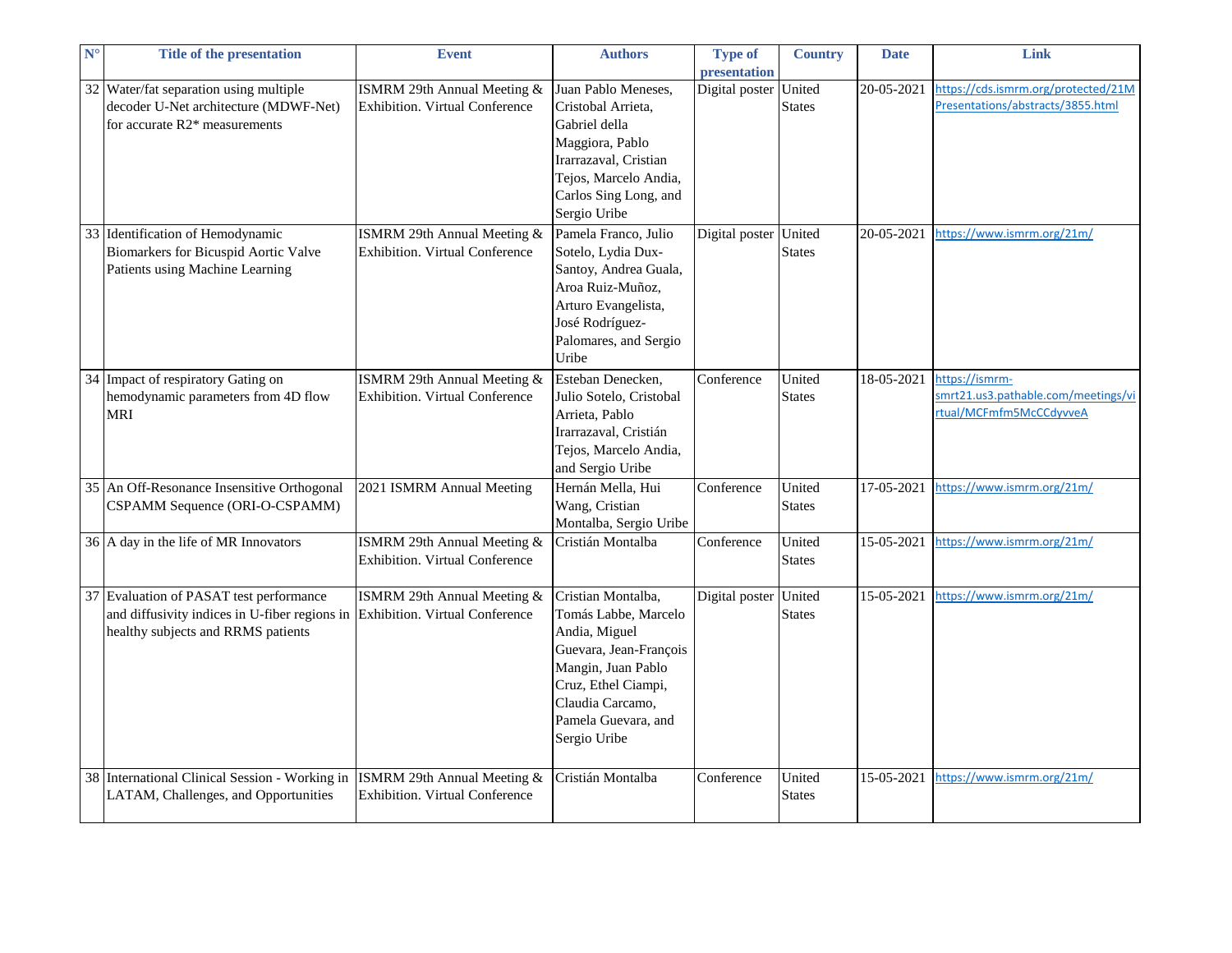| N <sup>c</sup> | <b>Title of the presentation</b>                                                                                       | <b>Event</b>                                                                                       | <b>Authors</b>                                                                                                                                              | <b>Type of</b><br>presentation | <b>Country</b>          | <b>Date</b> | Link                                                                             |
|----------------|------------------------------------------------------------------------------------------------------------------------|----------------------------------------------------------------------------------------------------|-------------------------------------------------------------------------------------------------------------------------------------------------------------|--------------------------------|-------------------------|-------------|----------------------------------------------------------------------------------|
|                | 39 Magnetic Resonance Fingerprinting GAN-<br>Transformer: removing off-resonance<br>artifacts                          | ISMRM 29th Annual Meeting &<br><b>Exhibition. Virtual Conference</b>                               | Ronal Coronado,<br>Gabriel della<br>Maggiora, Carlos<br>Castillo, Gastão Cruz,<br>Sergio Uribe, Cristian<br>Tejos, Claudia Prieto,<br>and Pablo Irarrazaval | Conference                     | United<br><b>States</b> | 15-05-2021  | https://www.ismrm.org/21m/                                                       |
| 40             | Automatic determination of the<br>regularization weighting for wavelet-based<br>compressed sensing MRI reconstructions | ISMRM 29th Annual Meeting &<br>Exhibition. Virtual Conference                                      | Gabriel Varela-<br>Mattatall, Corey A.<br>Baron, Ravi S. Menon                                                                                              | Conference                     | United<br><b>States</b> | 15-05-2021  | https://www.ismrm.org/21m/                                                       |
|                | 41 Automatic WaveCS reconstruction                                                                                     | ISMRM 29th Annual Meeting &<br><b>Exhibition. Virtual Conference</b>                               | Gabriel Varela                                                                                                                                              | Conference                     | United<br><b>States</b> | 15-05-2021  | https://www.ismrm.org/21m/                                                       |
|                | 42 Automatic determination of the<br>regularization weighting for low rank<br>reconstruction problems                  | ISMRM 29th Annual Meeting &<br><b>Exhibition. Virtual Conference</b>                               | Gabriel Varela                                                                                                                                              | Conference                     | United<br><b>States</b> | 15-05-2021  | https://www.ismrm.org/21m/                                                       |
|                | 43 International Clinical Session - Working in<br>LATAM, Challenges, and Opportunities                                 | ISMRM 29th Annual Meeting &<br>Exhibition. Virtual Conference                                      | Cristián Montalba                                                                                                                                           | Conference                     | United<br><b>States</b> | 15-05-2021  | https://www.ismrm.org/21m/                                                       |
|                | 44 Multiple Decoder Water-Fat neural<br>network (MDWF-Net) for accurate liver<br>PDFF and R2* quantification           | ISMRM 29th Annual Meeting &<br><b>Exhibition. Virtual Conference</b>                               | Juan Pablo Meneses                                                                                                                                          | Conference                     | United<br><b>States</b> | 15-05-2021  | https://ismrm-<br>smrt21.us3.pathable.com/meetings/vi<br>rtual/ynaEcmJsEifiTPdTR |
|                | 45 Espectroscopia por resonancia magnética<br>en hígado                                                                | Workshop Cardio MR - Online                                                                        | Aline Xavier                                                                                                                                                | Workshop                       | Chile                   | 12-05-2021  | https://www.youtube.com/watch?v=<br>UIWmV3UnvSw                                  |
|                | 46 Estratificación de riesgo en MCH                                                                                    | Workshop: Avances en<br>resonancia magnética<br>cardiovascular                                     | Julián Vega                                                                                                                                                 | Workshop                       | Chile                   | 11-05-2021  |                                                                                  |
|                | 47 Avances en cuantificación de T2 <sup>*</sup> y el uso<br>de Magnetic Resonance Fingerprinting                       | Workshop Cardio MR: Métodos<br>de cuantificación de agua y grasa<br>por resonancia magnética       | Cristóbal Arrieta                                                                                                                                           | Workshop                       | Chile                   | 10-05-2021  | https://zoom.us/j/99870077439?pwd<br>dHFMaE04MUtwTGtybzRSaEZXR3l0Z<br>09#success |
|                | 48 Avances en Métodos de Deep Learning<br>para separación de agua y grasa en<br>imágenes de RM                         | Workshop: Métodos de<br>cuantificación de agua y grasa<br>por resonancia magnética                 | Juan Pablo Meneses                                                                                                                                          | Workshop                       | Chile                   | 10-05-2021  |                                                                                  |
|                | 49 La cuantificación no invasiva de la grasa<br>por resonancia magnética                                               | <b>Workshop REDES</b>                                                                              | Carlos Sing-Long                                                                                                                                            | Workshop                       | Chile                   | 10-05-2021  |                                                                                  |
|                | 50 Optimización en la adquisición de las<br>imágenes con Machine Learning                                              | Curso virtual de inteligencia<br>artificial en radiología de la<br>sociedad chilena de radiología. | Sergio Uribe                                                                                                                                                | Oral<br>presentation           | Chile                   | 23-04-2021  | https://centrumeventos.com/sochradi<br>/ia2021/                                  |
|                | 51 A distributed resistance inverse method for<br>flow obstacle identification from internal<br>velocity measurements  | XXXIII Jornada de Matemática<br>de la Zona Sur                                                     | Jorge Aguayo,<br>Cristóbal Bertoglio,<br><b>Axel Osses</b>                                                                                                  | Conference                     | Chile                   | 20-04-2021  | https://www.jmzs.cl/2020/                                                        |